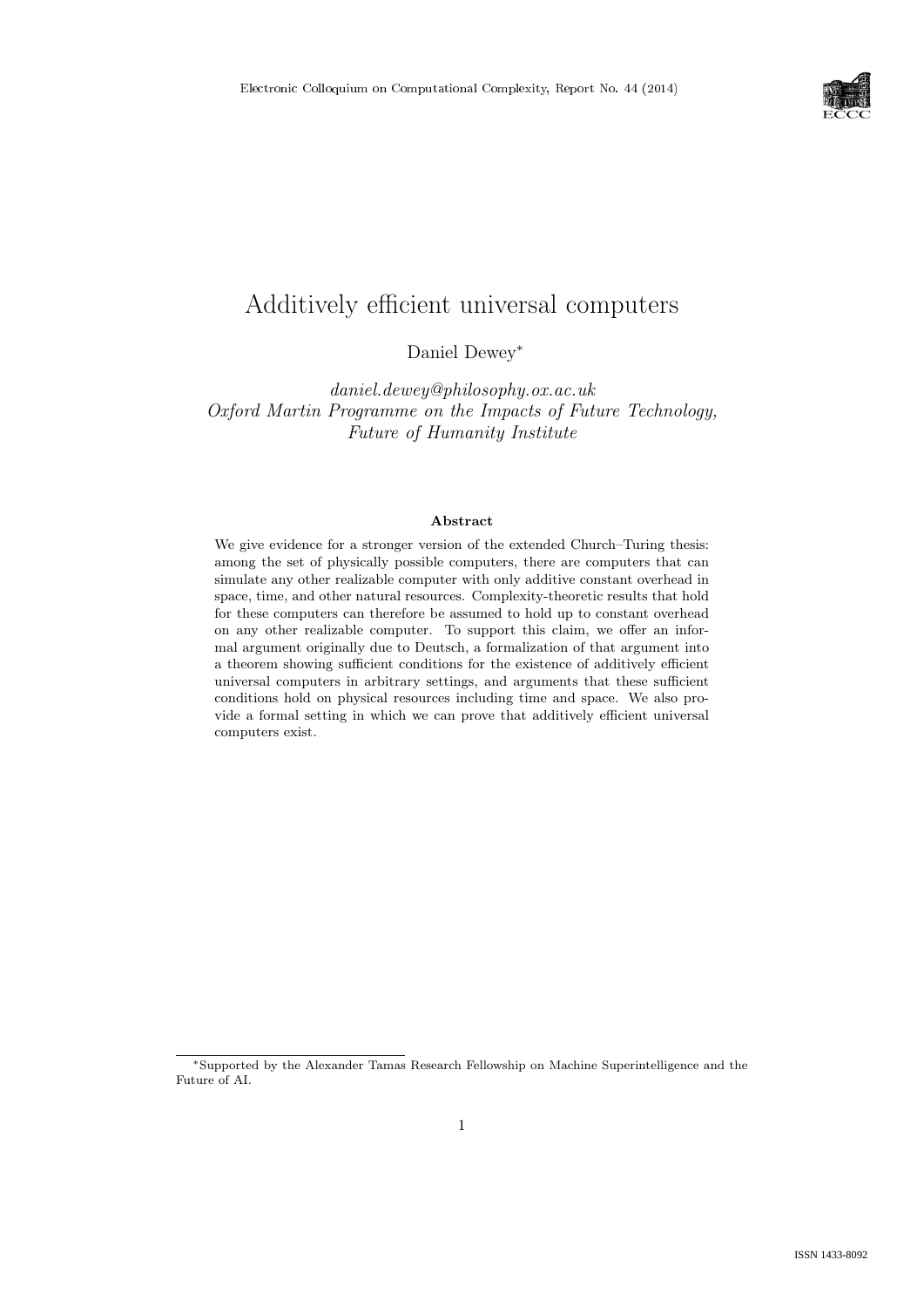# 1 Introduction

Differences between computing machine models complicate the study of computational costs, which would ideally give results independent of any particular machine model. One way to reduce machine-dependence is to take advantage of models' abilities to efficiently simulate one another, so that complexity-theoretic results that apply to one computer also apply to the other. The extended<sup>1</sup> Church–Turing Thesis, which states that a probabilistic Turing machine can simulate any *realizable* (physically possible) machine model with polynomial time overhead, is a particularly useful thesis of this type; if it is true, then complexity-theoretic results that hold for PTMs can be assumed to hold up to polynomial overhead for any other realizable computer.

In this paper, we argue for a stronger thesis: among the set of realizable computers, there are computers that can simulate any other realizable computer with only additive constant overhead in space, time, and other natural resources. To do this, we introduce the general concept of *additively efficient universal computers*, then give arguments supporting this concept's applicability to realizable computers relative to resources like space and time.

Given a "setting" defined by a collection of computers and a way of measuring resources used in computation, let additively efficient universal computers in that setting be computers that can simulate any other computer in that collection with only additive constant overhead in that resource. We give three main results:

- 1. The possibility of universal constructors in a setting is sufficient, though not necessary, for the existence of additively efficient universal computers in that setting (Theorem 1).
- 2. Additively efficient universal computers certainly exist in some abstract settings (shown by construction).
- 3. There are good reasons to think that the set of realizable (physically possible) computers include some computers that are additively efficient relative to resources like space and time (plausibility arguments).

Result 1 is achieved by formalizing an informal argument due to  $Deutsch<sup>2</sup>$  into a theorem (Sections 3 and 4). The theorem is not difficult or complex to prove, but it serves to clarify the technical requirements and details of Deutsch's argument. In short, Deutsch argues that a universal constructor could efficiently simulate any other machine by first constructing a copy of that machine, then performing the desired computation on that copy. Thus, any setting that supports a universal constructor also supports additively efficient universal computers.

Result 2 is achieved by demonstrating an additively efficient universal computer in an abstract setting (Section 5). We choose for our setting the collection of programs that run on a certain universal Turing machine based on Minsky's 4-symbol, 7-state

<sup>&</sup>lt;sup>1</sup>Also called the "complexity-theoretic" (Bernstein and Vazirani, "Quantum complexity theory") or "strong" (Arora and Barak, Computational complexity: a modern approach) form of the Church– Turing Thesis.

<sup>2</sup>Deutsch, "Constructor theory".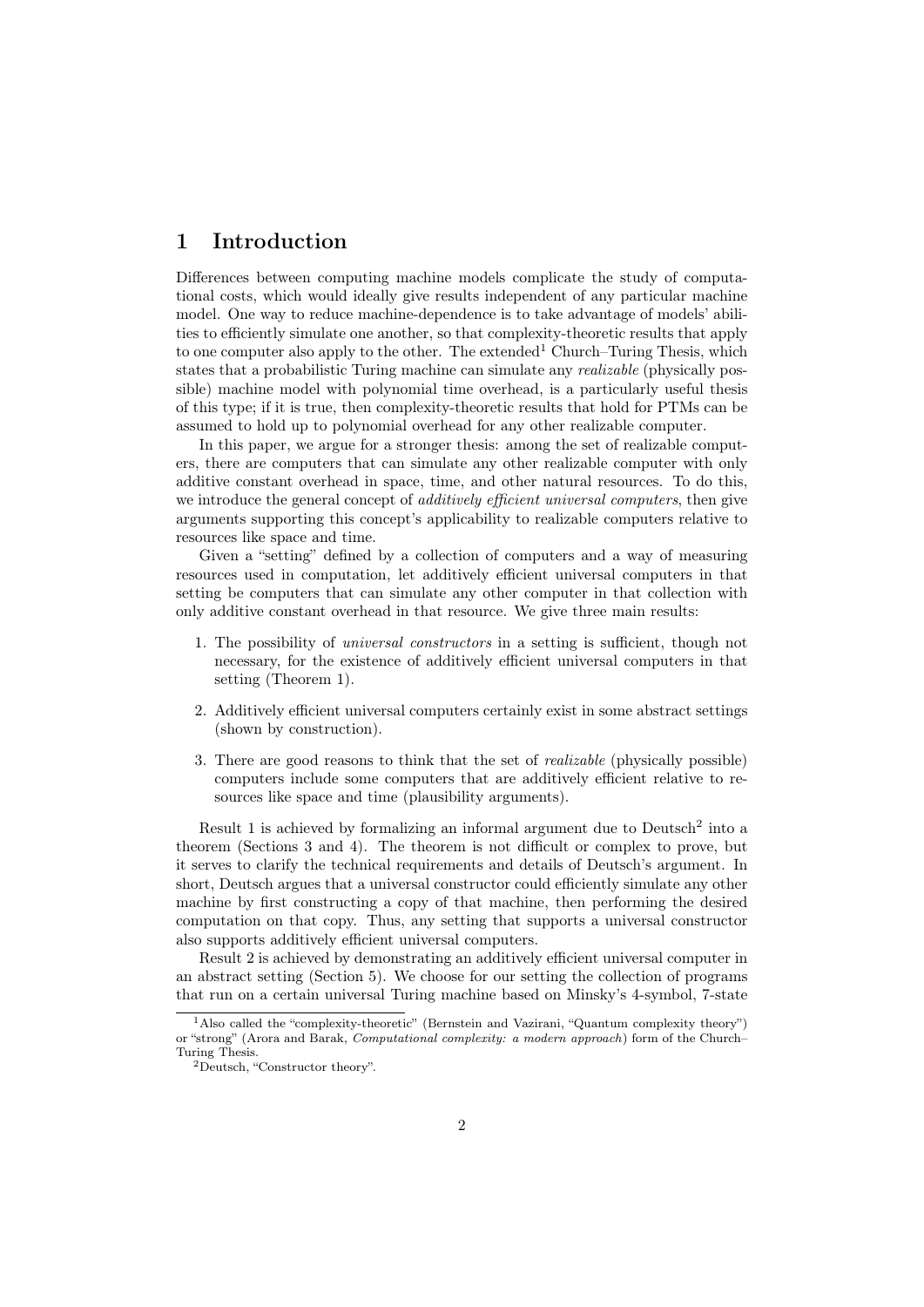universal machine, $3$  and exhibit a program that can simulate any other program on any other input with only additive overhead in time and space. This program works by "constructing" the program to be simulated on the tape, then placing the Turing machine in its initial state at the start of that program and allowing the run to proceed as normal.

Since result 3 concerns computation in the real world, we do not attempt a formal analysis. Rather, we give plausibility arguments suggesting that a physical universal constructor is possible, and that it would likely satisfy the sufficient conditions defined by Theorem 1 with respect to resources like time and space. If this is true, then it follows that there exist realizable additively efficient universal computers. We are able to gain additional traction by restricting the scope to physically realizable machines that could be built by some future human civilization. This probably does not exclude many machines of interest, and enables significantly stronger arguments in favor of the possibility of universal construction.

It is worth noting that, although we give evidence that the set of realizable computers includes additively efficient ones, no present-day computer is flexible enough to be additively efficient. Today's computers, and tomorrow's computers for nearby values of "tomorrow", will continue to vary in efficiency up to a polynomial. It is only in the long-term future of computing hardware, as computers become more flexible and diminishing scale further blurs the line between informational and physical reconfiguration, that we expect additively efficient universal computers to become relevant. Nevertheless, we argue, additive efficiency is likely to be a fundamental fact of computation in our physical world, at least in the limits of technological ability.

In general, our arguments proceed in close parallel to the proof and application of the Invariance Theorem in Kolmogorov complexity<sup>4</sup>. The Invariance Theorem states that there exist universal partial recursive functions that are additively optimal means of description; so long as one of these functions is used, results in programlength complexity can be made machine-independent up to a constant. Here, we are working with run-time complexity instead of static complexity, but the spirit and mechanics are much the same.

# 2 Definition

We define a *setting* to be a pair of a universal partial recursive function  $U$  and a cost function T, such that  $U(i, x)$  returns the result of running function i on input x, and  $T(i, x)$  returns the cost of that computation on U. We will think of U as representing a "world" in which many different computers can be implemented, e.g. Conway's Game of Life or our physical universe; different function-indices  $i$  will be taken to represent different computers implemented in this common world, so that  $U(i, x)$  is the function computed by computer i on input x in the world  $U$  represents. Similarly,  $T(i, x)$  corresponds to the amount of some resource consumed by computer i in its

<sup>&</sup>lt;sup>3</sup>Cocke and Minsky, "Universality of tag systems with  $P= 2$ "; Minsky, "Computation: finite and infinite machines".

 $4$ See e.g. p. 104, Li and Vitanyi, An introduction to Kolmogorov complexity and its applications.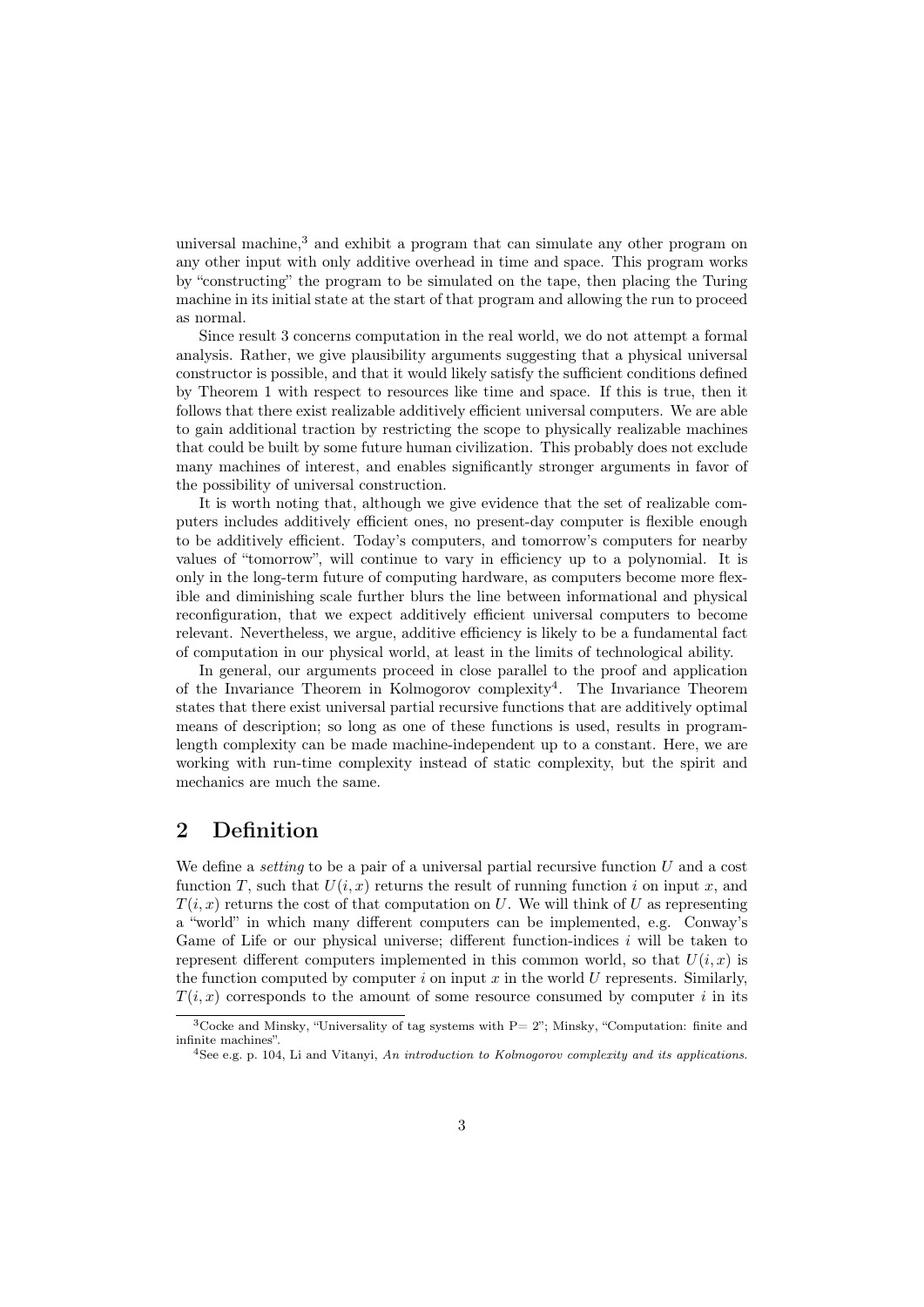computation on input  $x$ . We can now define additively efficient universal computers in the setting defined by  $U$  and  $T$ :

Definition 1 (Additively Efficient Universal Computers). Given universal partial recursive function U and cost-function  $T$ , computer u is an additively efficient universal computer if and only if for every other computer i, some program p causes u to simulate computer i while incurring only constant additional cost:

$$
\forall i \ \exists p, c \ \forall x : (U(u, px) = U(i, x) \land T(u, px) \le T(i, x) + c)
$$
  
 
$$
\lor U(u, px) \ and \ U(i, x) \ are \ both \ undefined.
$$

Two preliminary observations about additively efficient universal computers are in order here. First, any  $u$  fulfilling this definition is additively efficient relative to other computers within setting  $U, T$ ; the definition makes no claims about relative efficiencies of computers implemented in separate worlds, or with different kinds of resources (however such comparisons would be made).

Second, it seems unlikely to us that there are elegant necessary and sufficient conditions for the existence of additively efficient universal computers in a setting. This is because the existence of universal computers in a setting, a strictly weaker property, is almost always shown by laborious construction. It seems doubtful that the additive efficiency part of the property can be extricated cleanly from the universal computation part, or that the addition of efficiency concerns decreases the difficulty of demonstration rather than increasing it. We will proceed to outline some sufficient conditions useful in the application of this concept to physical computers, but we are pessimistic about the existence of elegant necessary and sufficient conditions for additive efficiency in a setting, despite its complexity-theoretic usefulness.

# 3 The universal constructor argument

We have defined additively efficient universal computers, but are they relevant to computation in the real world? Do they exist among realizable computers? In general, what settings support additively efficient universal computers? Our first result is that the possibility of *universal constructors* in a setting is sufficient, though not necessary, for the existence of additively efficient universal computers in that setting.

Universal constructors were pioneered by von Neumann in his study of the abstract problem of self-reproduction.<sup>5</sup> In von Neumann's work, a constructor is a pattern within a cellular automaton that can, as the automaton steps forward, cause other patterns to appear nearby. The set of patterns a constructor can be programmed to construct is called its repertoire. A self-reproducing pattern can then be defined: Let C be a constructor, and let  $C(x)$  denote the pattern of "C loaded with program x". Suppose that C's repertoire includes the pattern  $C(p)$ , and that p is the program that causes C to produce  $C(p)$ . This means that an initial configuration of  $C(p)$  will, after some number of steps, produce a later configuration  $C(p)$   $C(p)$  (assuming that C can do this without altering itself significantly), and thus C(p) has reproduced itself.

 $5$ Von Neumann, Burks, et al., Theory of self-reproducing automata; Thatcher, Universality in the von Neumann cellular model.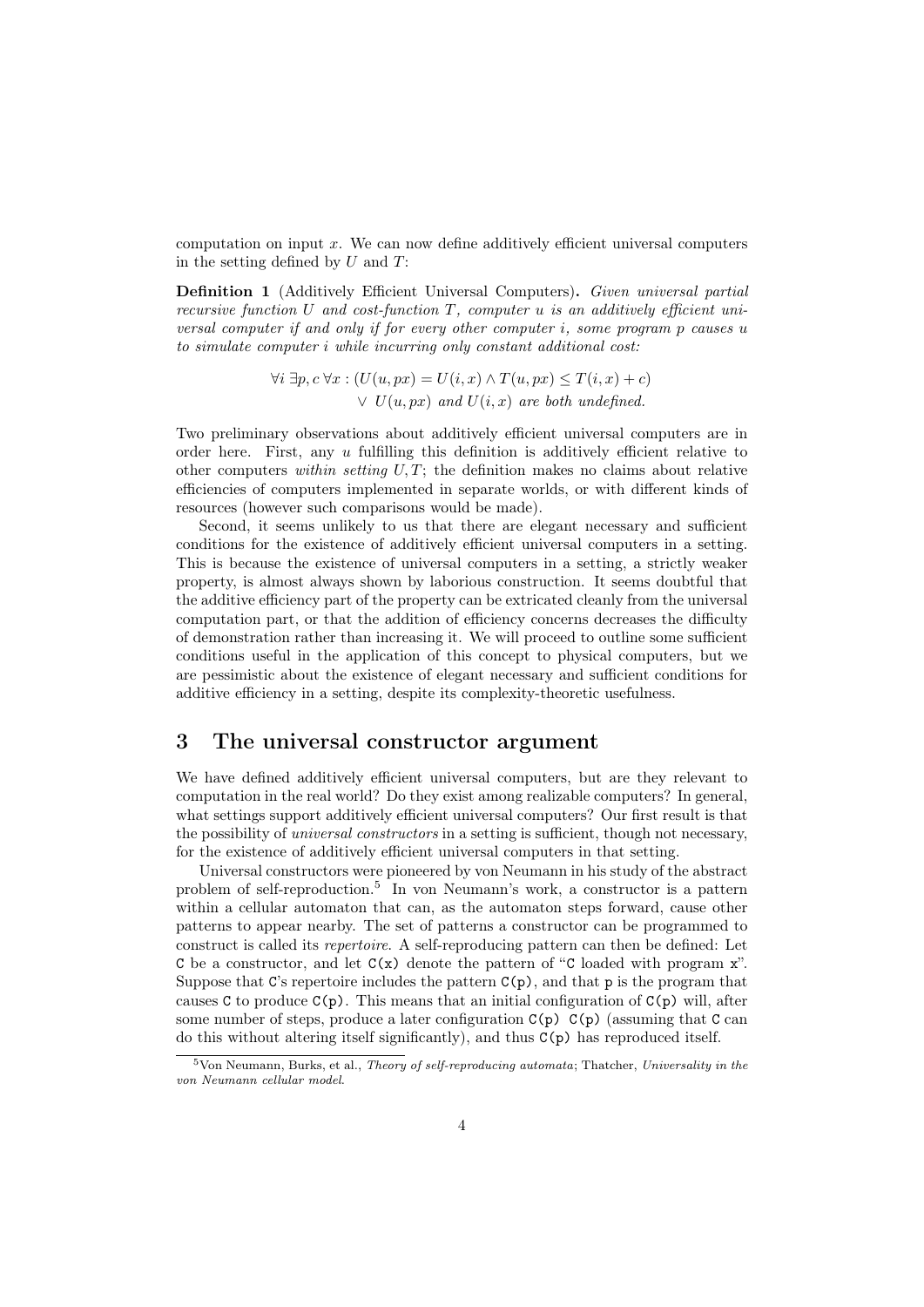The traditional meaning of the "universal" part of universal constructors is somewhat fuzzy. Universality of a constructor would most naturally mean that a constructor's repertoire includes every finite pattern, but this property is impossible if some finite patterns have no legal predecessor state under the automaton's rules. These "Garden of Eden" configurations cannot be constructed by any machine.<sup>6</sup> The solution used by von Neumann is to work in an automaton with quiescent cell states, states which stay unchanged over time unless exposed to non-quiescent neighbors, and to define universality as the ability to construct any finite pattern of quiescent cells. This form of universality is often possible, and is well-suited to the problem of selfreproduction. In this paper, we will use "universality" to mean that a constructor's repertoire includes some very large subset of the finite patterns; when the properties of this subset are important for our arguments, we will specify them.

Many automata support many types of universal computers: single- and multitape Turing machines, RAM and register machines, billiard-ball computers, etc. Suppose that some constructor has computers  $m_1, m_2, \ldots$ , implementing universal partial recursive functions  $m_1, m_2, \ldots$ , in its repertoire. Using this constructor, we can design a new computer,  $U$ , with universal function  $U$ .  $U$  works by constructing a computer, then feeding it a program: we might arrange that when U is given program nx, it constructs computer  $m_n$  and feeds it program x, so that  $U(nx) = m_n(x)$ . If the cost of delaying and redirecting inputs to the newly constructed computer is constant, U can thus "simulate" the actions of each computer in its repertoire on any program while using only a constant  $c$  more resources, the amount of resources it takes  $U$  to construct that computer. Thus, U is additively efficient relative to the computers in its repertoire.

If we are working in an automaton that supports some form of universal constructor, then we can apply the above process to it, obtaining a computer that is additively efficient relative to a very large subset of the possible computers in the automaton. Furthermore, if the constructors' repertoires are large enough, then all additively efficient universal computers within the automaton (made from different universal constructors, say) are additively equivalent: for any two computers, there is a constant  $c$  such that either one can simulate the other within  $c$  resource overhead. These computers form an equivalence class of additively efficient universal computers.

This basic argument was first articulated by David Deutsch, in a paper posted to arXiv in 2012, then published in Synthese in 2013:

In constructor theory a stricter conception of universality is possible, because when a programmable constructor is programmed to mimic another constructor  $C$ , it may begin by constructing an instance of  $C$ , to which it directs subsequent inputs, so that from then on it performs  $C$ 's task using much the same resources that  $C$  would... the overhead of programming [programmable constructor]  $P$  to be capable of performing [task]  $\overline{A}$  is a constant  $c(P, A)$ , independent of how often P will then be called upon to perform  $A$ , and which inputs for  $A$  it is given.<sup>7</sup>

<sup>6</sup>Moore, "Machine models of self-reproduction".

<sup>7</sup>Deutsch, "Constructor theory".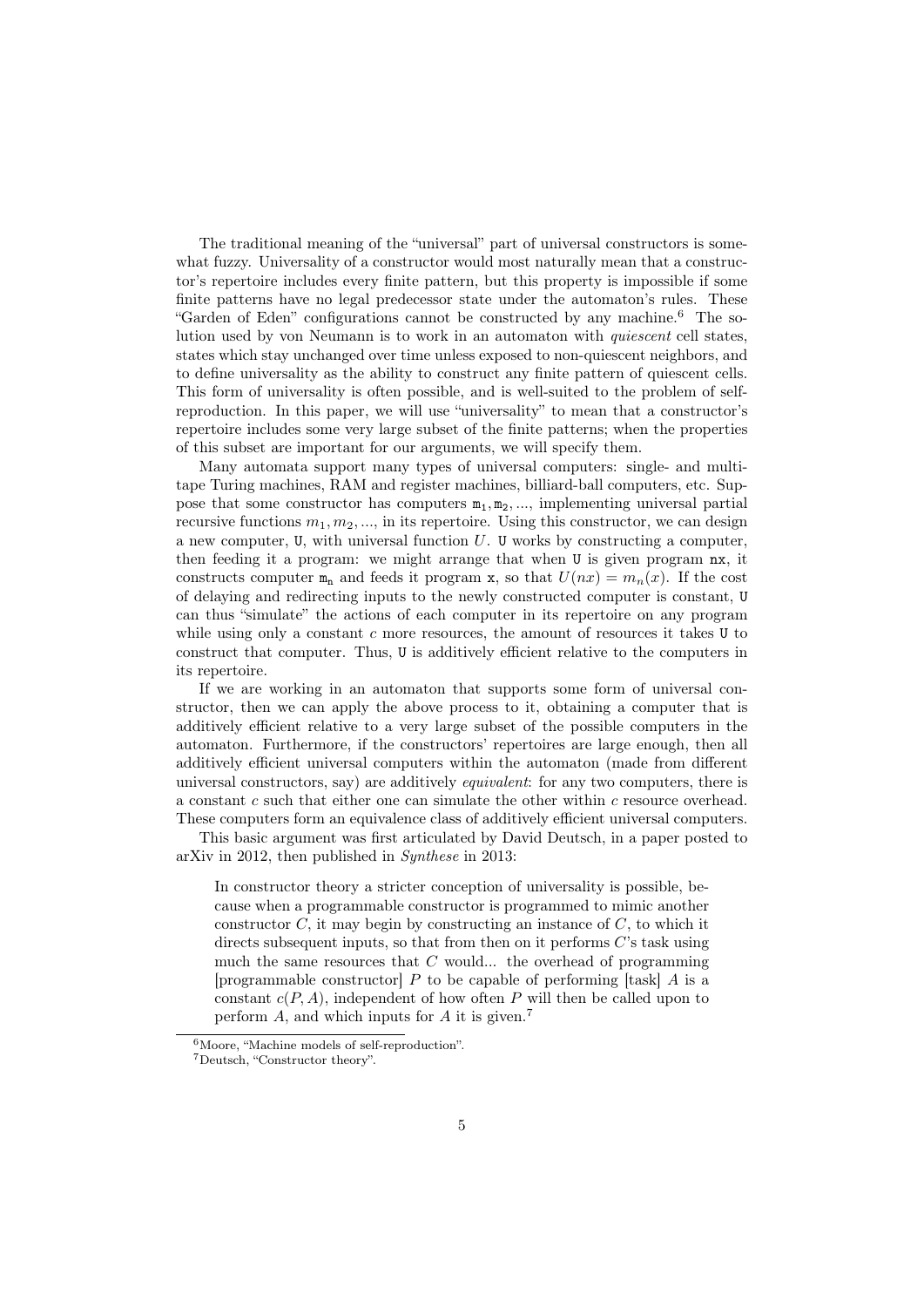We have not been able to find an earlier expression of this idea, but we believe Deutsch's insight deserves closer attention, especially in its implications for complexity theory; this paper is a first attempt.

### 4 The universal constructor theorem

To formalize the universal constructor argument, we will need little bit more structure. Let  $S$  be a countably infinite set of "states" that computers may pass through. We will define two subsets, *start states* and *halt states*; these subsets may or may not be disjoint or exhaustive. Start states are written  $s_{i,x}$ , and there is one start state for every pair of computer i and input x. Halt states are written  $h_0, h_1, h_2, \ldots$ , and there is at least one halt state for each natural number. Let each state have a single successor state, reflecting some deterministic rule by which a computation proceeds. We will write the sequence of consecutive states following s as " $s...$ ". A sequence of consecutive states has a non-negative integer cost, written  $cost(s...)$ .

Two rules link the set of states to the our  $U$  and  $T: U$  restricts which states are consecutive, and T restricts costs of certain sequences.

- 1.  $U(i, x) = y$  if and only if  $s_{i,x}$ ..., contains a first halt state  $h_y$ .
- 2.  $T(i, x) = c$  if and only if  $\exists y : U(i, x) = y$  and  $cost(s_{i,x}...h_{y}) = c$ .

So long as these rules are followed, the set of states, their sequence relations, and sequence costs will all be consistent with the setting  $U, T$ .

If we augment a setting with a set of states, we can state the universal construction argument as a theorem:

Theorem 1. The following conditions are sufficient for a universal function U and  $cost\text{-}function T$ , augmented with a set of states S, to have a non-empty equivalence class of additively efficient universal computers.

1. Subadditivity: For any sequence of consecutive states  $s_1...s_n...$ ,

 $cost(s_1...s_n...) \le cost(s_1...s_n) + cost(s_n...).$ 

If a subsequence has no defined cost, then the overall sequence has no defined cost.

2. Universal Construction: There exists a constructor u, a computer that can be programmed to reach certain states, that is universal in then following sense: u can be programmed to construct any other computer i, then give that computer input  $x$ , while incurring a cost  $c$  that is independent of  $x$ , and without first encountering a halt state. Formally:

$$
\begin{aligned} \forall i \ \exists p,c \ \forall x: s_{i,x} \in s_{u,px}...\\ \land \ \forall j: h_j \notin s_{u,px}...s_{i,x}\\ \land\ cost(s_{u,px}...s_{i,x}) \leq c. \end{aligned}
$$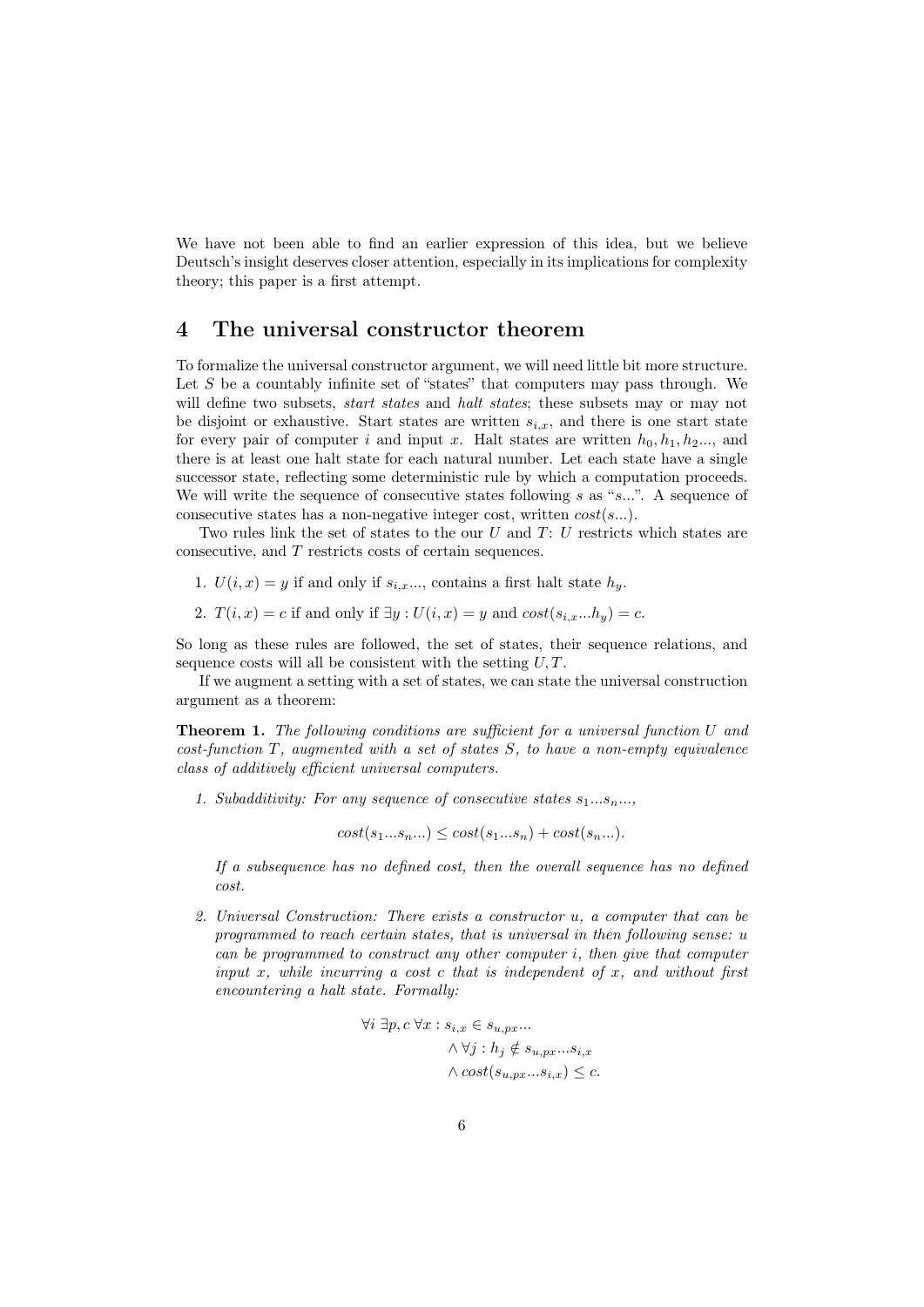*Proof.* The proof is not difficult;  $u$  is a member of the desired class. Consider any computer i. Condition 2 implies that there is a program  $px$  that causes u to construct  $i$  and load input x in constant time, and condition 1 implies that the overall cost of construction and simulation is no greater than the sum of the costs. Therefore, this program causes u to simulate i with additive constant overhead.

Since any other additively efficient universal computer  $u'$  is also a computer in  $U$ , the above applies to it as well, and so  $u$  and  $u'$  can simulate one another with an additive constant overhead dependent only on  $u$  and  $u'$ . Thus, the additively efficient universal computers in the setting form an equivalence class up to additive constant overhead. The full proof is given in Appendix 1.  $\Box$ 

This theorem establishes a pair of conditions, subadditivity and universal construction, that are sufficient for the existence of additively efficient universal computers. From a mathematical perspective, the conditions are not particularly elegant, and they are certainly not necessary. From a complexity standpoint, however, these sufficient conditions are interesting because it is plausible that resources like physical space and time obey them. This means that additively efficient universal computers are relevant to the study of physical computation and cost, and that restricting the choice of machine model to these computers is not unreasonable is some cases, allowing us to use the property of additive machine-independence in analysis of real computing machines.

### 4.1 Physical plausibility of subadditivity

The first condition, subadditivity, requires that the cost of a sequence of consecutive states is no greater than sum of the costs of any partitioning set of subsequences: for any sequence of consecutive states  $s_1...s_n...$ 

$$
cost(s_1...s_n...) \le cost(s_1...s_n) + cost(s_n...).
$$

What kinds of resources are subadditive? Loosely define the set of states as physical configurations that a set of computers can take: a sequence of states  $s_{i,x}$ ... contains states corresponding some of the physical configurations that computer i passes through while computing  $U(i, x)$ , a series of snapshots with a frequency and regularity depending on the granularity desired for the setting.

The most commonly used resources in complexity, time (as in machine steps) and space (memory read or written) are subadditive: the time or space used by a sequence is no greater than the sums of the time or space used by partitioning subsequences. Physical time is also subadditive, as is physical space, both in the sense of the maximum envelope the computer occupies during its computation and in the sense of the "volume" the computation occupies (integrating space over time). Bits of additional input or output, physical energy, and waste products are examples of more unusual subadditive resources.

Subadditivity holds on many resources, but not all. If the cost of a particular sequence of states varies according to when it occurs, or depending on states that are not part of the sequence (e.g. by using some resource that gets more expensive as additional units are taken), then subadditivity will not hold.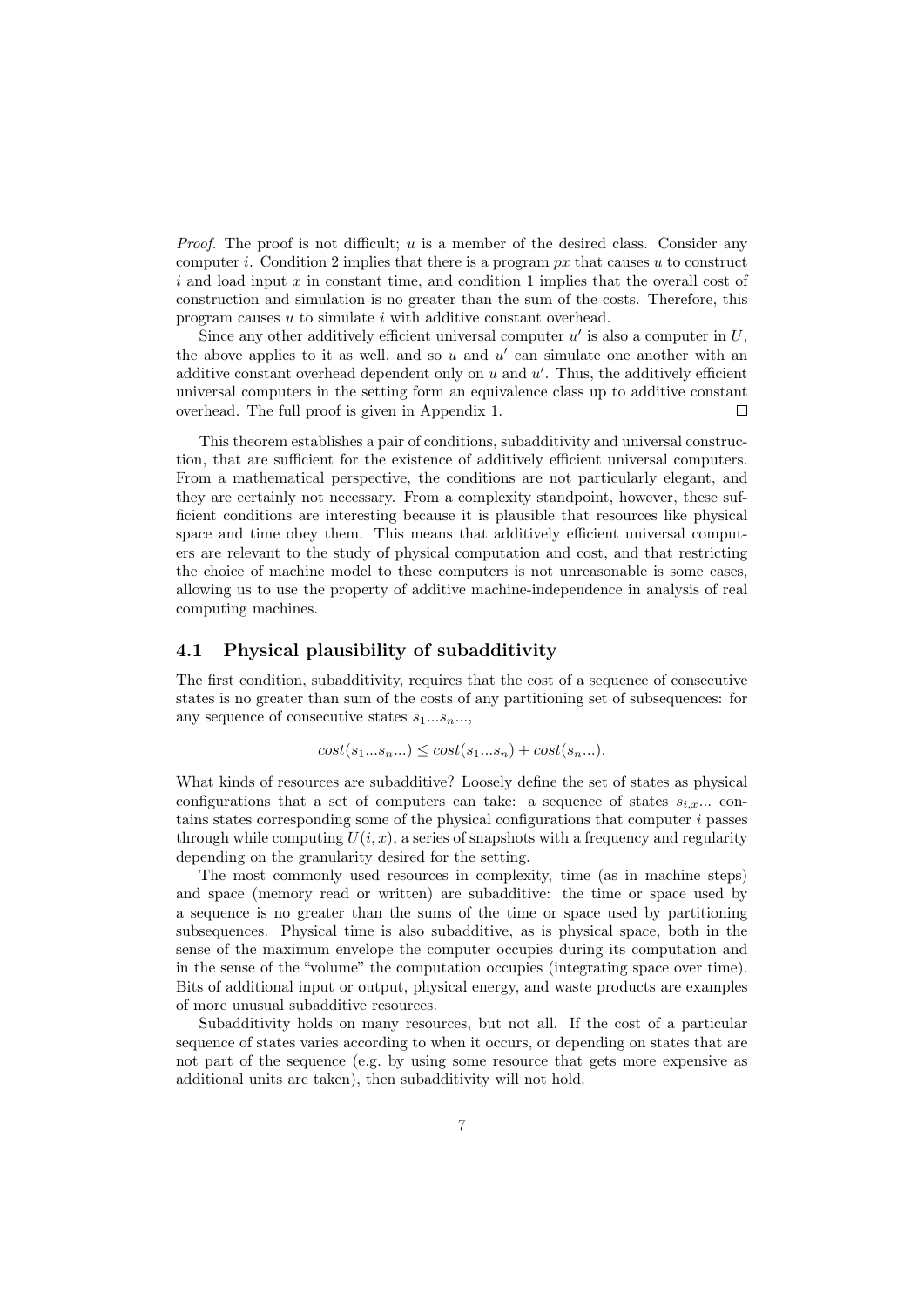#### 4.2 Physical plausibility of universal construction

The universal construction condition divides roughly into two parts: there must be a computer that can be programmed to construct any other computer, and further input must be set aside during construction, then passed to the new computer, without incurring non-constant cost.

The first part, the existence of the universal constructor for a given setting, is difficult to verify non-constructively. Just as Turing-completeness is typically shown by construction, or assumed as an axiom of an acceptable Gödel numbering, it may be the case that there are no simple properties of a setting that are necessary and sufficient for the existence of a universal constructor. In the case of the physical world, there are some reasons to suspect that universal contruction is possible, at least for some reasonable meanings of "universal":

If, as seems plausible, physical laws are time-reversible, then there can be no Garden-of-Eden states; any state's predecessor can be found by applying the timereversed laws. This is evidence in favor of a strong form of physical universal construction. However, this is not sufficient. Not only must every state be reachable, they must all be reachable from one set of states corresponding to a constructor with different programs. Imagine a directed graph of physical states, with arrows pointing from past to future states under physical laws. Conservation laws imply that this graph is split into separate components, islands that cannot be reached from one another. If a strongly universal constructor existed, its programs would need to include whatever alterations to conserved quantities (energy, angular momentum, etc.) are needed to bridge the gaps between these components. Otherwise, universality in physical systems might be best defined within only one of these conservation sub-graphs. Another difficulty is raised by the irreversible accumulation of entropy within a closed mechanical system, and the loss of usable energy through heat; it may be that some theoretically possible trajectories are not in practice realizable in physical computing machines.

To avoid depending too heavily on deep properties of physical laws, we suggest a kind of universality that is weaker, but still useful from a complexity-theoretic point of view: there could exist machines with the ability to construct any object that humanity could ever build, provided we were appropriately motivated. Since humans are biological machines, and since we already use machines to build most of our machines, it is very plausible that there could exist machines with the ability to construct any object that humanity could ever build. Naïvely, it would only require the unification in one machine of every manufacturing ability we currently possess (which could then construct all of our future manufacturing technologies, and so on). A more practical approach would be to create a programmable, general-purpose nanofactory.<sup>8</sup> If this factory is at least as capable as a ribosome, there is strong reason to think it could eventually build anything we could. With the benefit of purposeful design, a general-purpose nanofactory could proceed to the construction of arbitrary objects much more quickly than ribosomes have.

Based on this argument, it seems plausible that the physical universe supports a universal constructor that can construct anything humans could ever build, and

<sup>8</sup>Drexler and Minsky, Engines of creation.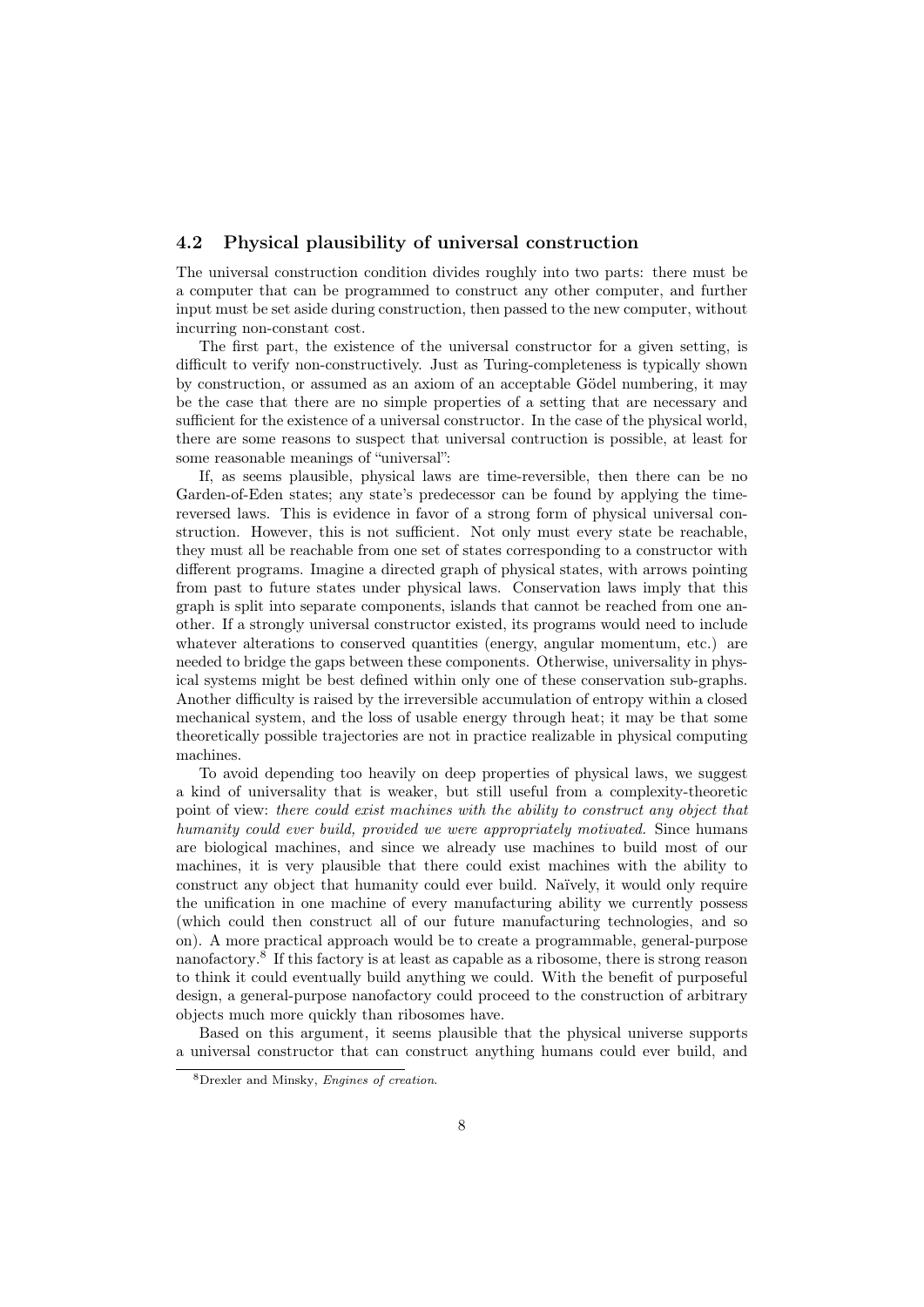therefore that it also supports an equivalence class of universal computers that are additively efficient relative to any computer humans could ever build. While this set does not contain every physically possible object, it is so large that such a constructor can be usefully called "universal".

The second part of universal construction, the ability to "set aside" inputs without cost, is easier to work with non-constructively. The remaining input is perhaps best thought of as "deferred", or left on the tape while the machine is constructed, then passed to the new machine; settings that penalize this redirection with a non-constant cost will not satisfy the condition. For example, the "volume" the computation occupies (integrating space over time) does not satisfy the universal construction condition, since when the constructor is building a machine, the cost of that construction is not constant, but proportional to the length of the input, to account for the volume taken up by the input while it is deferred.

On the other hand, most of the subadditive resources we have mentioned above do not penalize the storage of input, and so they can fulfill the universal construction condition if a suitable machine exists. It seems that time (machine steps or physical) and space (memory read or written, or physical space altered by the machine), bits of additional input or output, physical energy, and waste products are all independent of deferred input, and so all meet this part of the condition.

### 5 A concrete example

We have focused on realizable, physical computing machines, and although this set is of interest for obvious reasons, it is hard to analyze formally. To give a more rigorous example, in this section, we will limit ourselves to a set of computers that are programs on a particular universal Turing machine. In this setting, we can show an example of a universal constructor of the type needed for Theorem 1, and thus that these programs include an equivalence class of additively efficient universal computers. That is, there is a program on this Turing machine that can simulate any other program on any other input with only additive constant overhead; it does so by constructing, in constant time and space with respect to the input, the program to be simulated on the tape, then placing the Turing machine in its initial state at the start of that program and allowing the run to proceed as normal. We have posted an implementation online<sup>9</sup>, along with some examples of construction and constant-overhead simulation.

Though it would be most satisfying to do this construction in a simple, wellknown setting like Conway's Game of Life, this is beyond the scope of the current paper. Universal construction (for a variety of meanings of "universal") in Life is a very complex problem. Accounts of how universal or near-universal construction could be achieved began appearing shortly after Life itself was created, with perhaps the earliest near-complete account published by Conway in 1982.<sup>10</sup> Technical implementations are still an active area of research, and recent results (like Wade's 2010

 $9$ http://www.danieldewey.net/turing-machine-M.html

<sup>10</sup>Berlekamp, Conway, and Guy, Winning Ways for Your Mathematical Plays, 2nd Ed., Volume 4, Chapter 25 ; Poundstone, The recursive universe: cosmic complexity and the limits of scientific knowledge.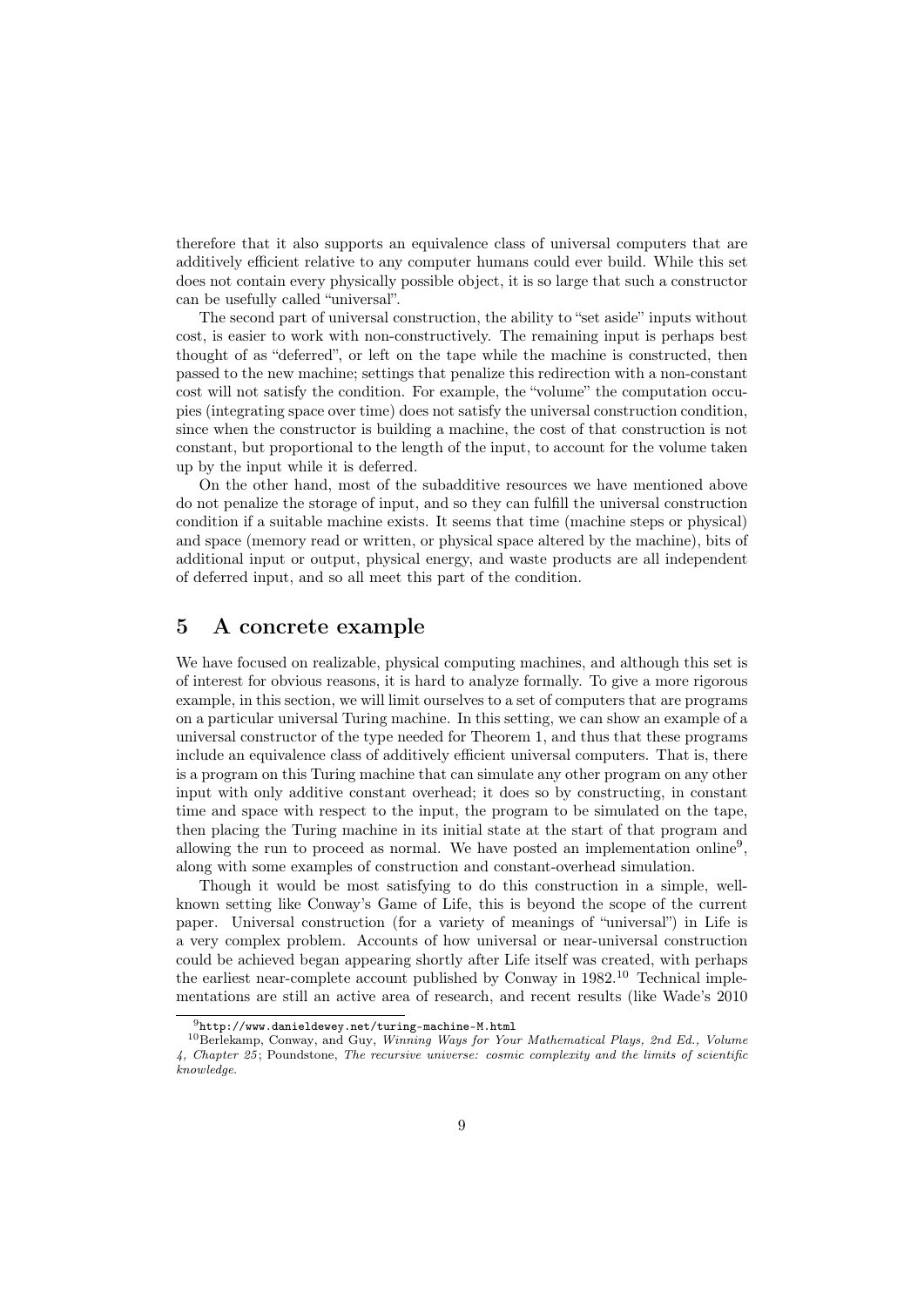Gemini design) are quite promising, offering large improvements in size and speed over previous attempts.<sup>11</sup> It seems likely that the obstacles remaining are more practical than conceptual, but the complexity of this domain makes it unsuitable for this paper. Similarly, von Neumann's 29-state machine has been more-or-less shown to support universal construction (modulo quiescent states), but this machine's complexity makes it too difficult to use here.

Universal construction on a Turing machine tape is significantly easier. In a universal Turing machine, "construction" of a computer amounts to writing a program on the tape. While Life configurations are rarely stable, data on a tape does not change unless rewritten, and so it is easier to build up complex structures without worrying about them falling apart mid-construction.

As Minsky points out in his exposition of a minimal universal Turing machine,  $12$ one must not be too permissive in the input conventions considered for a universal machine. Minsky's example is that a simple identity function might technically be a "universal function" if the input convention itself is allowed to be a universal function. Similarly, an identity function is a "universal constructor" if the input convention itself is allowed to be universal. For this reason, we adopt a restriction: our universal constructor will take programs in a subset of the UTM's symbol set, and must be able to construct any string using the full symbol set.

Our Turing machine, which we'll refer to as  $M$ , is based on Minsky's 4-symbol, 7-state universal machine. We augment Minsky's machine with twenty-one additional states and one additional symbol. On  $M$ , the program  $y1yA0$  is a universal constructor, able to be programmed with finite sequences from alphabet  $\{A, y\}$  to construct any finite sequence from the full alphabet  $\{0, 1, A, y, x\}$  and leave M in its starting state at the head of the constructed string. M's full action table is given in Table 1.

### 5.1 How M works

We designed M with two objectives: M should be obviously universal because it can easily simulate Minsky's machine, and M should support a relatively simple universal constructor using the same input alphabet  $\{A, y\}$  as Minsky's machine.

M's simulation of Minsky's machine is quite simple, since Minsky's machine's action table is contained entirely in M's table (states  $q1-q7$ ). Minsky's machine can simulate any two-tag system, which is enough to show that it is universal; for details, see Minsky, "Computation: finite and infinite machines". For our purposes, it is enough to know that the simulation of a tag system requires that the tape be loaded with a *production table* in the form of a sequence of 1s and 0s, followed by a tag list in the form of a sequences of ys and As, and that the read-write head start in state q2 on the leftmost symbol in the tag list.

M, by contrast, starts by convention on the leftmost nonzero symbol on the tape in state "ready". To simulate Minsky's machine on a tag system, M must be loaded with exactly the same string as Minsky's machine would be, but with an  $x$ 

<sup>&</sup>lt;sup>11</sup>Goucher, "Universal Computation and Construction in GoL Cellular Automata"; Greene, Replicator Redux.

<sup>12</sup>Minsky, "Computation: finite and infinite machines".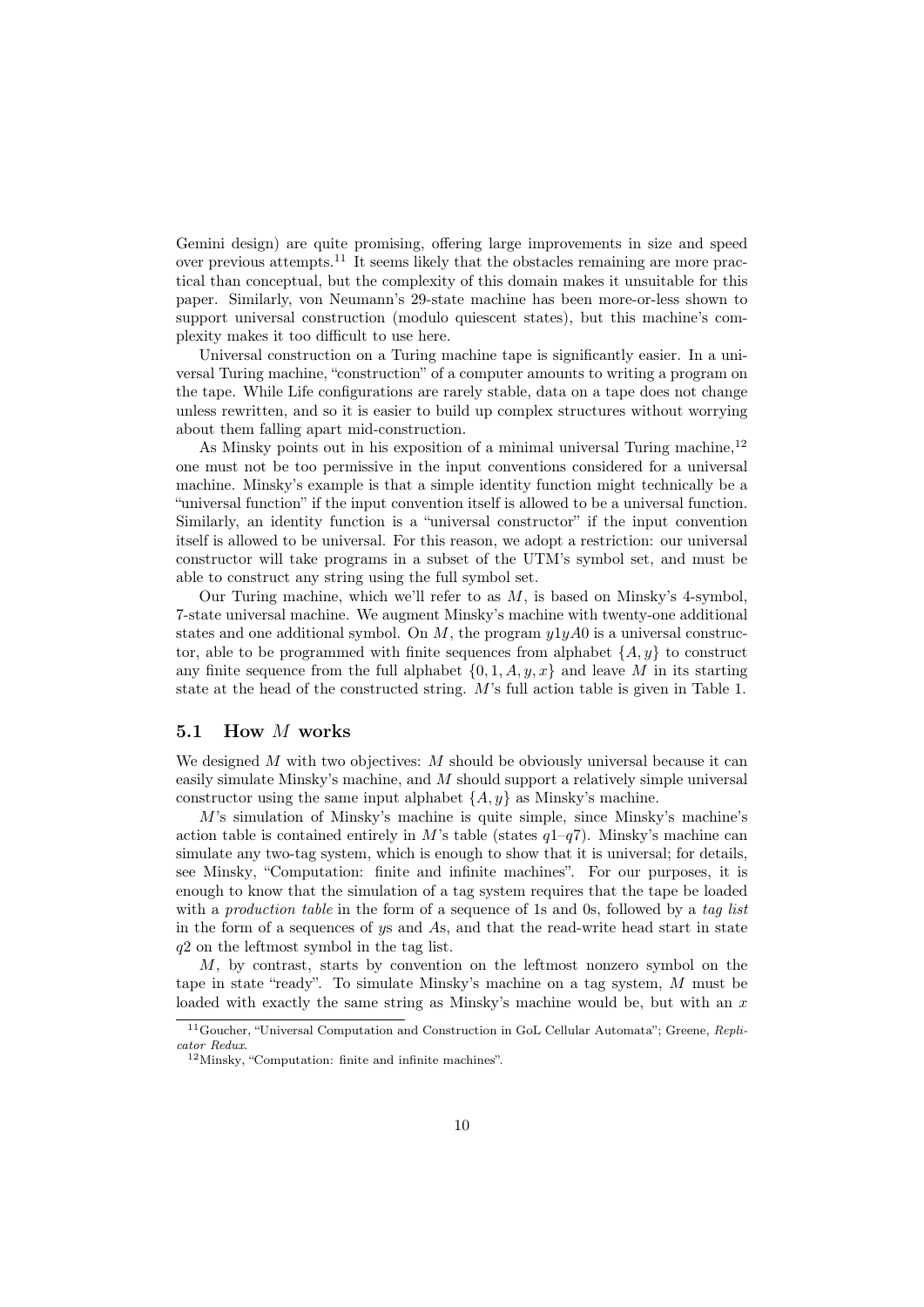|                   | $\overline{0}$  | $\mathbf{1}$           | $\boldsymbol{A}$  | $\mathcal{Y}$     | $\boldsymbol{x}$ |
|-------------------|-----------------|------------------------|-------------------|-------------------|------------------|
| ready             | right, clean    | right, buffer1         | right, incl       | right             | 0, right, cue    |
| buffer1           | right, buffer2  | right                  | right             | right             |                  |
| buffer2           | left, fail1     | right                  | x, right, buffer3 | right             | right            |
| buffer3           | y, left, succ1  | right                  | right             | right             |                  |
| inc1              | right, inc2     | right                  | right             | right             |                  |
| $\mathrm{inc}2$   | left, fail1     | right                  | 1, right, endinc1 | $1,$ right, inc3  |                  |
| inc3              | right, inc4     | right                  | right             | right             |                  |
| inc4              | 1, lett, inc5   | A, left, inc5          | y, left, inc5     | x, left, inc5     |                  |
| inc5              | left, inc6      |                        |                   |                   |                  |
| inc <sub>6</sub>  | right, inc2     | left                   | left              | left              |                  |
| endinc1           | left, endinc2   | right                  | right             | right             |                  |
| endinc2           |                 |                        |                   | 0, let, succ1     |                  |
| succ1             | left, succ2     | left                   | left              | left              | left             |
| succ2             | right, succ3    | left                   | left              | left              |                  |
| succ3             | right, clean    | $0,$ right, buffer $1$ | $0,$ right, incl  | right, ready      | $0,$ right, cue  |
| fail1             | left, fail2     | left                   | left              | left              | A, left, fail1   |
| fail2             | right, fail3    | left                   | left              | left              |                  |
| fail <sub>3</sub> | right, clean    | $0,$ right, buffer $1$ | $0,$ right, incl  | $0,$ right, erase | $0,$ right, cue  |
| erase             |                 | $0,$ right, ready      | 0, right, ready   |                   |                  |
| clean             | right, ready    | $0,$ right, clean      | $0,$ right, clean |                   |                  |
| cue               | right           | right                  | y, right, q6      | 0, left, q1       |                  |
| q1                | left            | left, $q2$             | 1, left           | 0, left           |                  |
| q2                | y, right        | A, right               | y, right, q6      | 0, left, q1       |                  |
| q3                | halt            | A, left                | 1, left, q4       | left              |                  |
| q4                | y, right, q5    | left, $q7$             | 1, left           | left              |                  |
| q5                | $y,$ left, $q3$ | A, right               | 1, right          | right             |                  |
| q6                | A, left, q3     | A, right               | 1, right          | right             |                  |
| q7                | y, right, q6    | right                  | $0,$ right, $q2$  | $0,$ right        |                  |

Table 1: The action table for M. This universal Turing machine has at least one universal constructor,  $y1yA0$ , able to be programmed with finite sequences from alphabet  $\{A, y\}$  on an infinite tape of background 0 to construct any finite sequence from the full alphabet  $\{0, 1, A, y, x\}$ . States  $q1-q7$  are identical to Minsky's 4-symbol, 7-state UTM.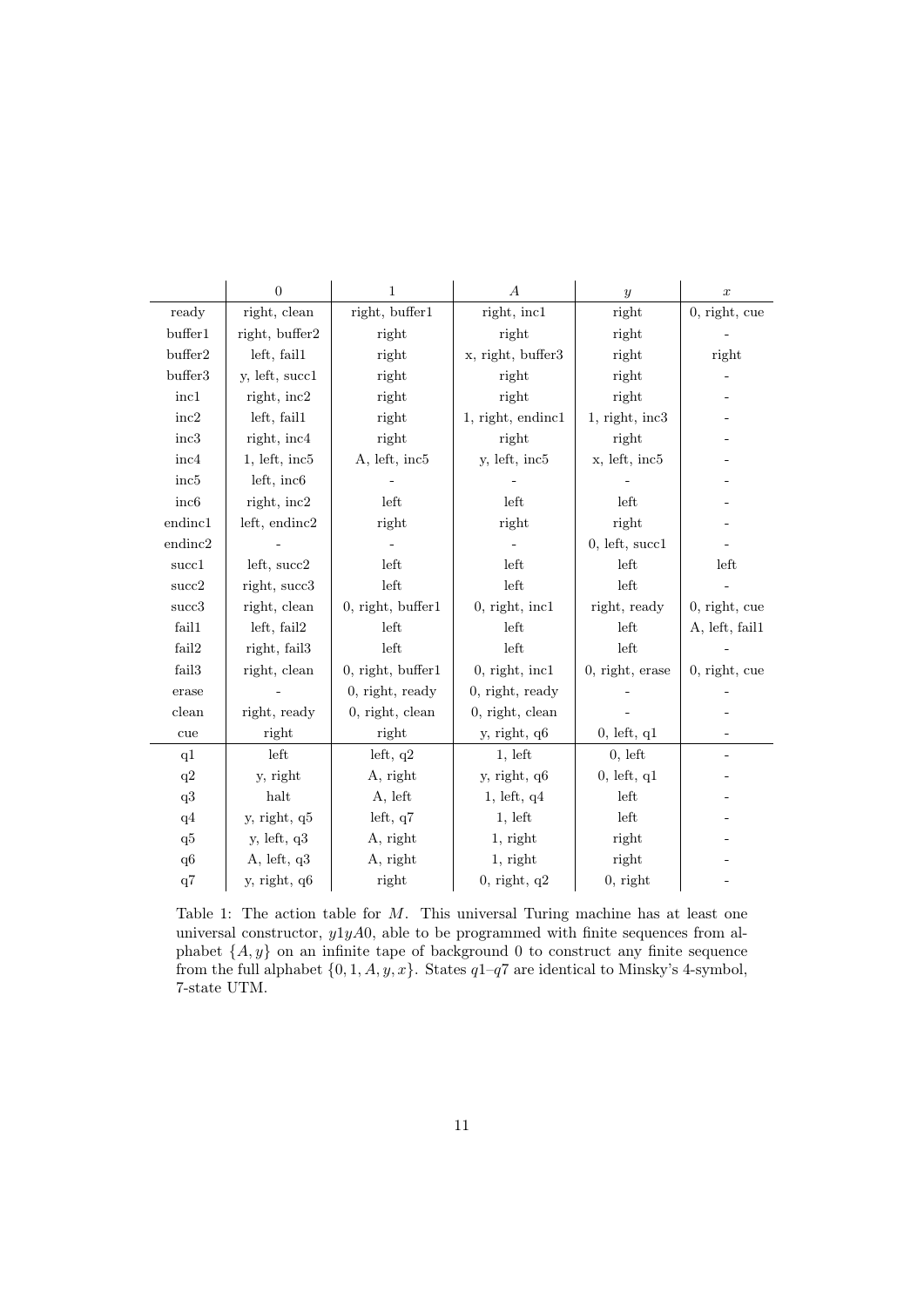appended to the left. For example, to simulate a tag system with production table 110101110000010011011 and tag list  $yyAyyAyy$ , M requires an initial tape of  $x110101110000010011011yyAyyAyy.$  Reading x in state "ready" causes M to enter state "cue", which in turn causes it to move right until it encounters the first symbol in the tag list. From there, M behaves identically to Minsky's machine; this follows from the embedding of Minsky's action table in  $M$ 's. This example system's expected behaviour is described in Minsky, "Computation: finite and infinite machines" p.280 ("The four-symbol seven-state universal machine").

M's universal constructor is the program  $y_1y_4A0$ . To construct and then run an arbitrary string s, it suffices to append s's "codeword" to  $y1yA0$ . To find a string s's codeword, first reverse it, then encode each of its symbols: 0 becomes A, 1 becomes yA, A becomes yyA, y becomes yyyA, and x becomes yyyyA; and finally, remove the final A from the resulting string. For example, the codeword for string  $xAy$  is  $\gamma$ yyy $\gamma$ yyy $\gamma$ . This means that M, starting in state ready on the leftmost symbol of tape  $y_1yA0yxyAyAyyyy$ , will eventually produce tape  $xAy$ , leaving M in state "ready" on the leftmost symbol.

Construction takes place in two parts, corresponding to the two "phrases"  $y_1$  and  $yA$  in the constructor program: y u builds a "buffer", a series of ys to the right of the codeword, and then  $yA$  "fills in" this buffer by copying each coded symbol into its proper place. For a step-by-step explanation of how  $y1yA0$  builds this string, see Appendix 2.

This construction process can be used to build and execute arbitrary programs, using the encoding scheme given above. Thus,  $y1yA0$  is a universal constructor in machine  $M$ . The contructor can even be used to construct a tag production table, then execute it on an input as in Minsky's machine. An example tape achieving this is the rather long string

#### $y1yA0yAyAAAyAAAyAAAAAAyAyAyAxyAyAyAyyyy00000000000000000000000yyAyyy$

The run of this example is too long to be included here, but can be seen in our implementation. Its significance is that it shows  $y1yA0$  simulating another program in  $M$  with additive overhead: since only the production table is constructed, the input (tag list) could have been arbitrarily long without affecting the construction time.

Since M supports a universal constructor, it also supports an equivalence class of additively efficient universal computers. The details of applying Theorem 1 to M and  $y1yA0$  are given in Appendix 3.

# 6 Conclusion

We have given evidence that a strong machine-invariance thesis holds over realizable computers: relative to many kinds of physical computing resource, there exist equivalence classes of additively efficient universal computers, and if the choice of computing machine model is restricted to additively efficient universal computers, results in computational complexity theory can be made machine-independent up to an additive constant. Our evidence consists of an informal expansion of Deutsch's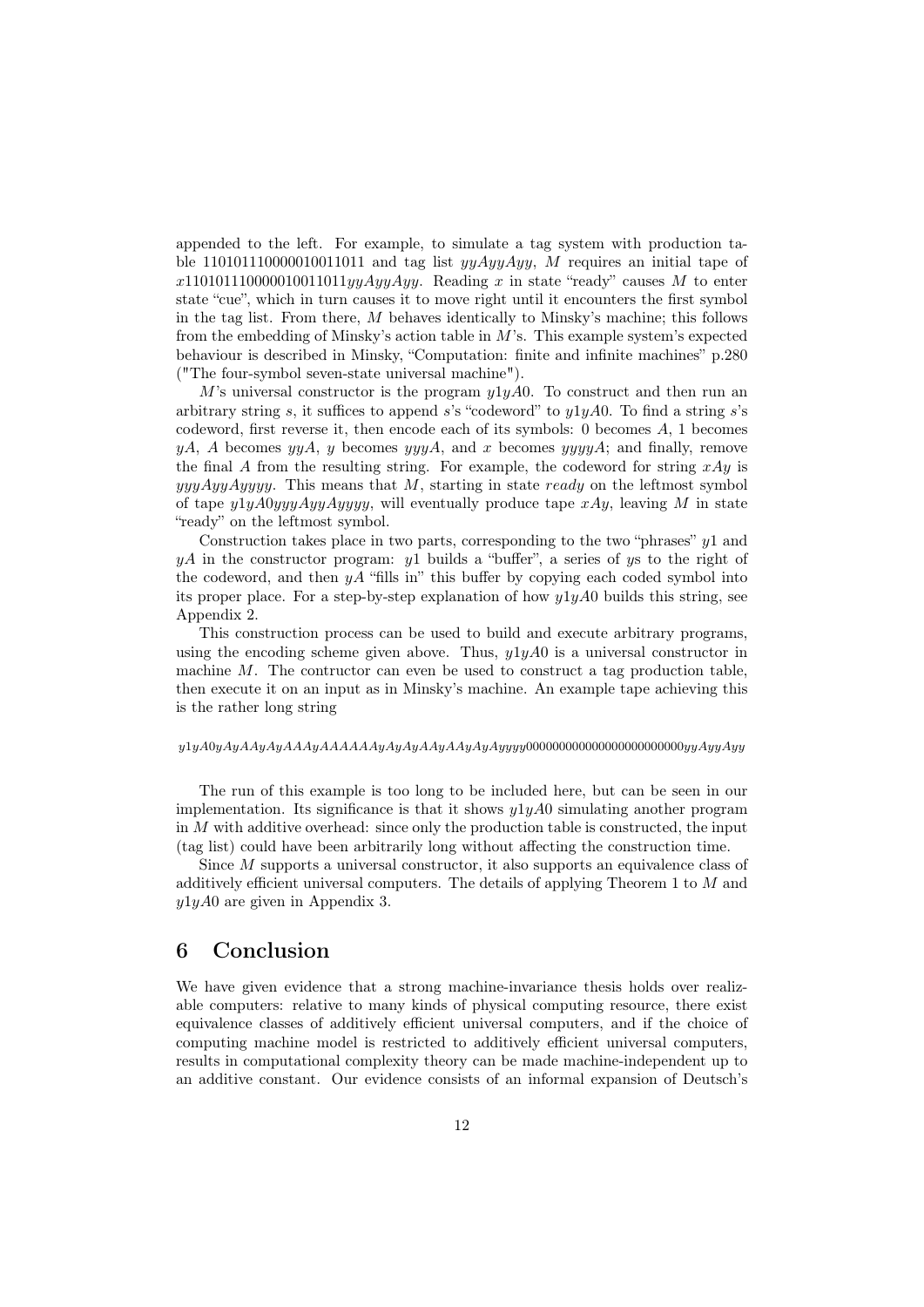insight, followed by a formal definition and a theorem whose sufficient conditions plausibly hold on many physical resources, including time and space. We have also given an example of a setting, Turing machine  $M$ , in which a universal constructor enables additively efficient universal computation across all other computers in the setting.

As we mentioned earlier, these sufficient conditions are not necessary. It is likely that in the physical world, only a small fraction of universal construction capacity is actually needed for an additively efficient universal computer. The sufficient conditions even fail to capture some additively efficient universal computers that are universal-constructor based. For example, the "envelope" of a computation, the size of the smallest area that the computer and its input do not extend beyond at any point during a computation, violates the second part of the universal construction condition: when input is set aside until later, it contributes to the envelope of the construction proportionally to the length of the input, and so the initial construction step is not of constant cost. However, the overall simulation is clearly additively efficient, since the constructed computer must use the same input space, pushing the envelope out to exactly the same point. Additive efficiency still holds because the "envelope measure" is extremely subadditive; the same space is frequently re-used, especially in the case of deferred input.

Additively efficient universal computers enable a pleasing symmetry between static and run-time complexity measures. For example, the information content of a string (as measured by Kolmogorov complexity) and the "knowledge" content derived or deduced from that information (as measured by the logical depth<sup>13</sup> of the string) can both be quantified in a way that depends on the machine model only by a constant factor.

Additively efficient universal computers, and the evidence that they are realizable, suggest a deep fact about the relationship between computational problems and physical systems: computers that suffer from polynomial slowdown are failing, through limitations in their computing model, to compress some computational regularities in the problems they solve. Our main proposed application is to make areas such as complexity theory and logical depth machine-independent up to a constant, but more elegant sufficient conditions, or more information about necessary conditions, may also yield deeper insights into the nature and future of computation.

# Acknowledgements

Thanks to Scott Aaronson, Nick Bostrom, and Toby Ord for their feedback and suggestions.

# References

Arora, Sanjeev and Boaz Barak. Computational complexity: a modern approach. Cambridge University Press, 2009.

<sup>13</sup>Bennett, "Logical depth and physical complexity".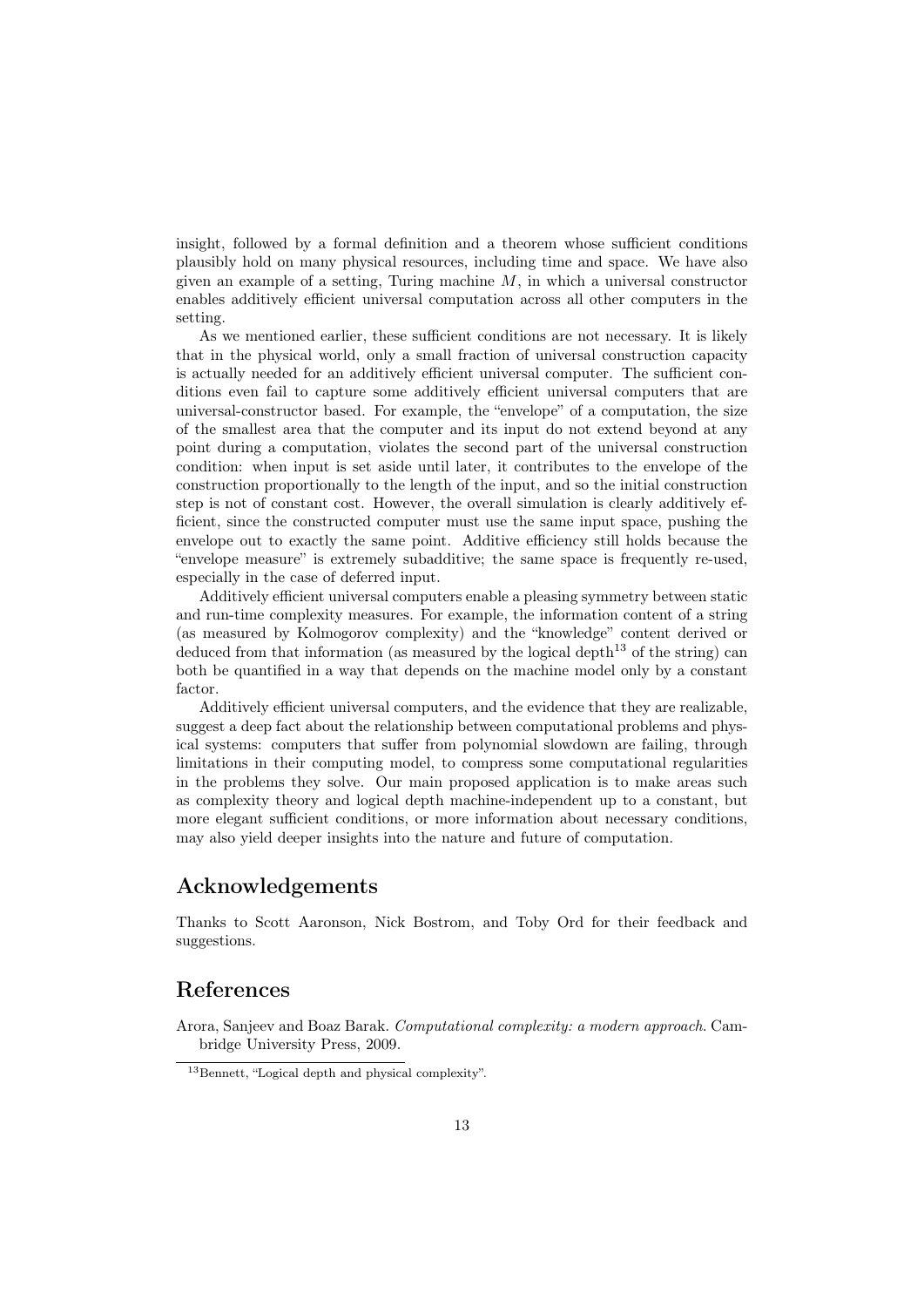- Bennett, Charles H. "Logical depth and physical complexity". In: The Universal Turing Machine A Half-Century Survey. Springer, 1995, pp. 207–235.
- Berlekamp, Elwyn R, John H Conway, and Richard K Guy. Winning Ways for Your Mathematical Plays, 2nd Ed., Volume 4, Chapter 25. AK Peters, Ltd, 2001–2004.
- Bernstein, Ethan and Umesh Vazirani. "Quantum complexity theory". In: Proceedings of the twenty-fifth annual ACM symposium on Theory of computing. ACM. 1993, pp. 11–20.
- Cocke, John and Marvin Minsky. "Universality of tag systems with  $P=2$ ". In: *Journal* of the ACM (JACM) 11.1 (1964), pp. 15–20.
- Deutsch, David. "Constructor theory". In: Synthese 190.18 (2013), pp. 4331–4359. issn: 0039-7857. doi: 10.1007/s11229-013-0279-z. url: http://dx.doi.org/ 10.1007/s11229-013-0279-z.
- Drexler, K Eric and Marvin Minsky. Engines of creation. Fourth Estate, 1990.
- Goucher, Adam P. "Universal Computation and Construction in GoL Cellular Automata". In: Game of Life Cellular Automata. Springer, 2010, pp. 505–517.
- Greene, Dave. Replicator Redux. Blog. 2013. URL: http://b3s23life.blogspot.co. uk/2013/01/replicator-redux.html.
- Li, Ming and Paul Vitanyi. An introduction to Kolmogorov complexity and its applications. Springer, 1997.
- Minsky, Marvin L. "Computation: finite and infinite machines". In: Englewood Cliffs, N.].: Prentice-Hall (1967).
- Moore, Edward F. "Machine models of self-reproduction". In: Proc. Symp. Appl. Math. Vol. 14. 1962, pp. 17–33.
- Poundstone, William. The recursive universe: cosmic complexity and the limits of scientific knowledge. Courier Dover Publications, 2013.
- Thatcher, James W. Universality in the von Neumann cellular model. Tech. rep. DTIC Document, 1964.
- Von Neumann, John, Arthur Walter Burks, et al. Theory of self-reproducing automata. University of Illinois press Urbana, 1966.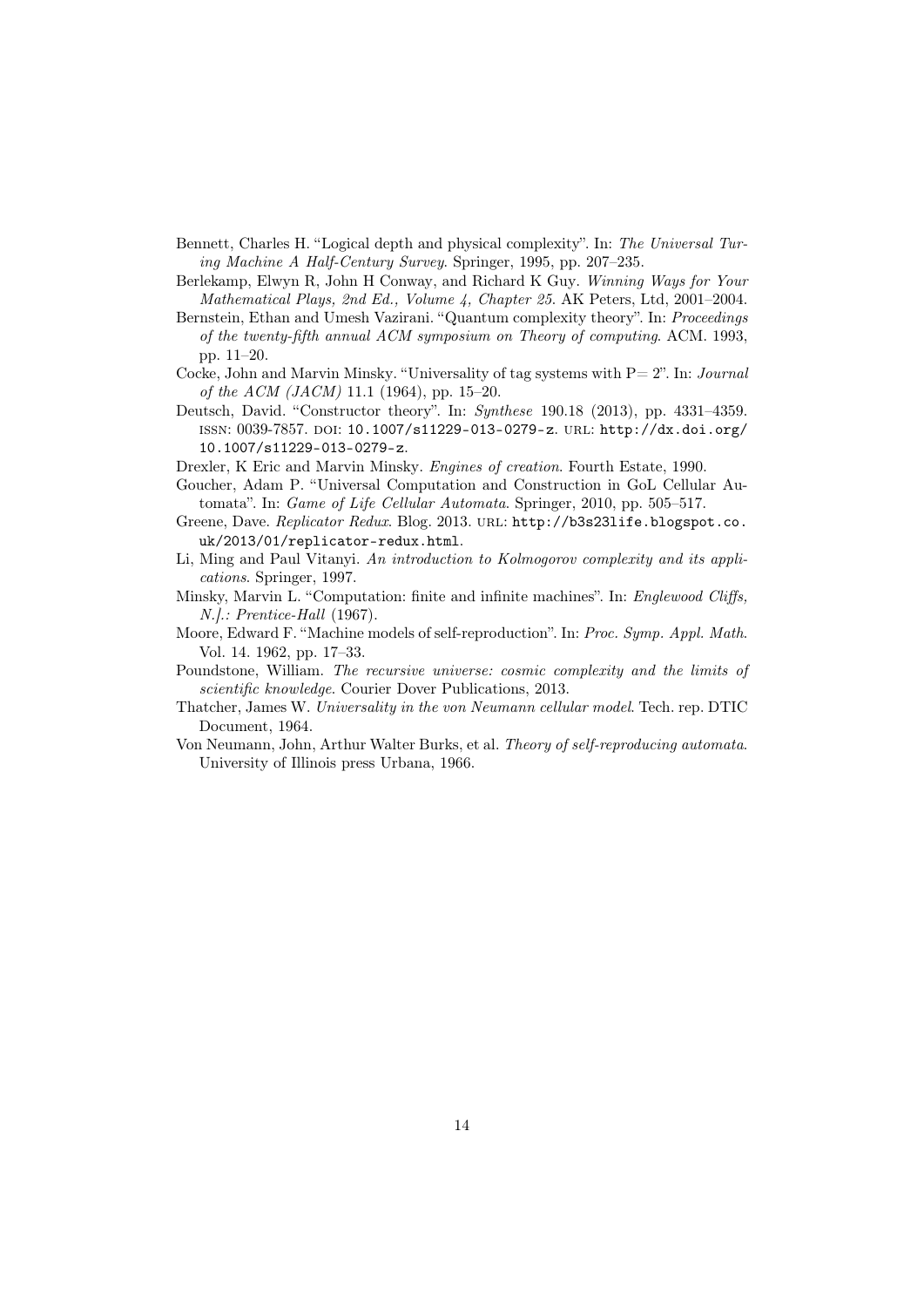# Appendix 1— proof of Theorem 1

*Proof.*  $u$  is a member of the desired class. Consider any computer i. Condition 2 implies that there is a program  $px$  that causes u to construct i and load input x, and we can show that this program causes  $u$  to simulate  $i$  with additive constant overhead.

Through application of the conditions and state consistency rules, we can show that p causes u to emulate i's functional properties. If  $\phi_i(x)$  is undefined, it follows from the first state consistency rule that  $s_{i,x}$ ... contains no halt state. Since, by condition 2,  $s_{u,px}...s_{i,x}$  contains no halt state, it follows that  $s_{u,px}...s_{i,x}...$  has no halt state, and by another application of the first state consistency rule,  $\phi_u(px)$  is undefined. On the other hand, if  $\phi_i(x) = y$ , it follows from the first state consistency rule that  $s_{i,x}$ ... contains a first halt state  $h_y$ . Since, by condition 2,  $s_{u,px}...s_{i,x}$  contains no halt state,  $s_{u,p_x...s_{i,x}...}$  contains a first halt state  $h_y$ , and by another application of the first state consistency rule,  $\phi_u(px) = y$ .

We can also show that  $u$  incurs only additive constant overhead when  $p$  causes it to simulate i, or that both computers fail to halt. Suppose first that  $\Phi_i(x)$  is undefined. By the second state consistency rule,  $cost(s_{i,x}...)$  is undefined; condition 1 implies that  $cost(s_{u,nx}...s_{i,x}...)$  is then undefined, and a second application of the second state consistency rule implies that  $\Phi_u(px)$  is undefined. On the other hand, suppose  $\Phi_i(x)$  is defined. By the second state consistency rule,  $cost(s_{i,x}...)=\Phi_i(x)$ . Condition 1 implies that

$$
cost(s_{u,px}...s_{i,x}...) \le cost(s_{u,px}...s_{i,x}) + cost(s_{i,x}...)
$$
  

$$
\le cost(s_{u,px}...s_{i,x}) + \Phi_i(x).
$$

By condition 2,  $cost(s_{u,px}...s_{i,x})$  is less than or equal to c, some constant depending only on i and u, and independent of x. Thus,  $cost(s_{u,px}...s_{i,x}...) \leq \Phi_i(x) + c$ , and so by the second state consistency rule,  $\Phi_u(px) \leq \Phi_i(x) + c$ .

Since any other additively efficient universal computer  $u'$  is also a computer in  $U$ , the above applies to it as well, and so  $u$  and  $u'$  can simulate one another with an additive constant overhead dependent only on  $u$  and  $u'$ . Thus, the additively efficient universal computers of any  $U, T$  form an equivalence class up to additive constant overhead.  $\Box$ 

# Appendix 2—  $y1yA0$  constructs  $xAy$

### $...y1yA0yyyAyyAyyyy...$

Starting in state "ready" on the leftmost  $y$ , the head proceeds right, changing to state "buffer1" when it reads 1 in the constructor string. On reaching the first A in the codeword, it changes to state "buffer2"; it will now place a buffer-mark y corresponding to this A at the end of the string, and rewrite the A as an x to show that it has been marked.

#### $...y1yA0yyyxyyAyyyyy...$

Since the head did find an A to add to the buffer, it returns left in the "success" states "succ1" and "succ2", bouncing off the leftmost 0 and reaching the leftmost  $\gamma$  in state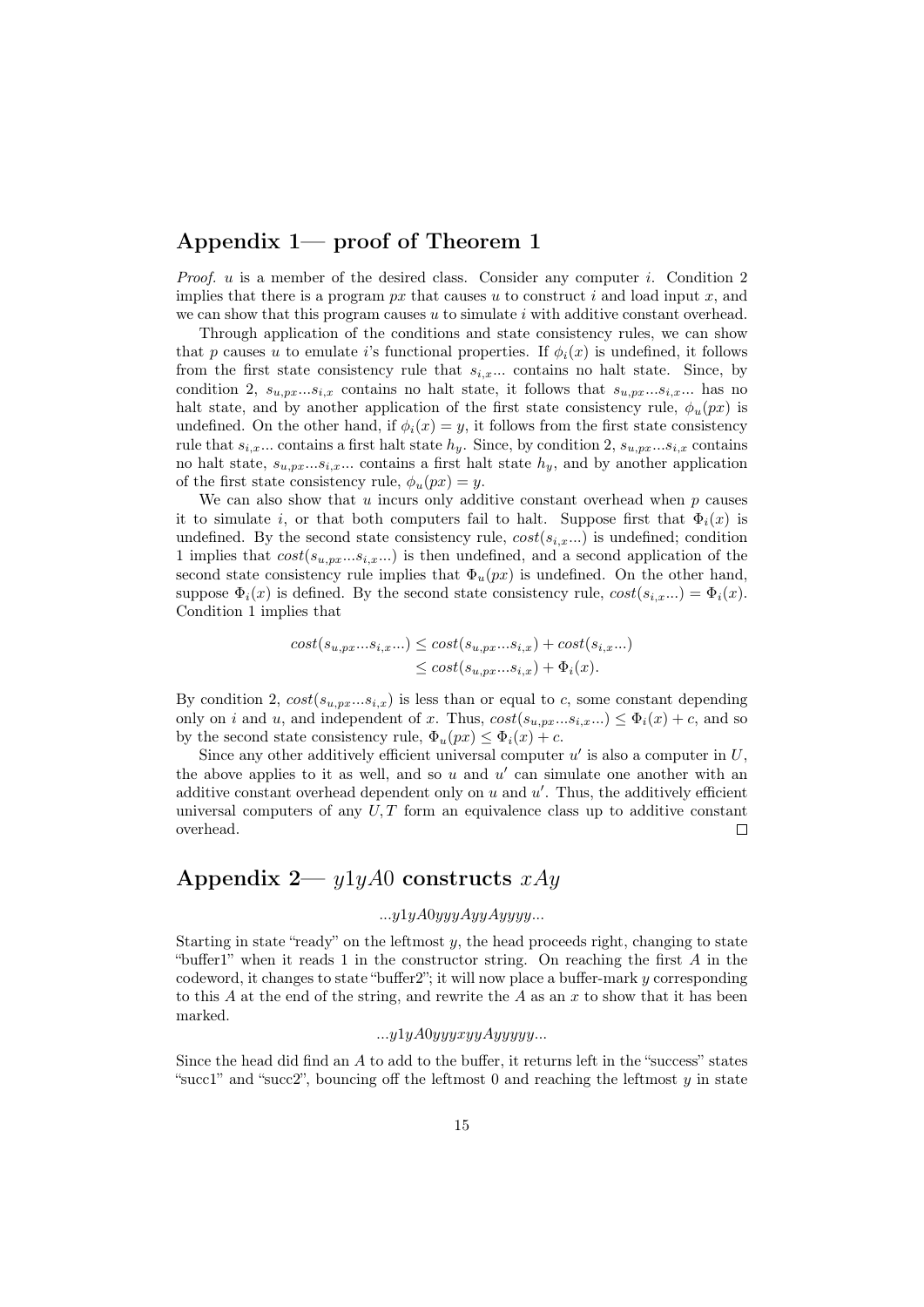"succ3". Since the buffering was a success,  $y$  moves the head to the right in state "ready", allowing the 1's buffering process to be repeated.

### $...y1yA0yyxyxyxyyyyyy...$

When buffering is attempted again, no,  $A$  is found; the buffer is long enough (the length of the codeword minus one). The head encounters a 0 and returns to the left in the "fail" states "fail1" and "fail2", resetting the xs to As and eventually reading "y" in state "fail3". Since the buffering is now done, the  $y$  and the 1 are erased, and copying begins.

### $...yA0yyyAyyAyyyyyy...$

Starting in state "ready" on the leftmost "y", the head proceeds right, changing to state "inc1" (the first of the "increment" states) when it reads A in the constructor string. On reaching the first  $y$  in the codeword, it changes to state *inc*2; it will now move right to the end of the buffer, pass over the 0 there, and increment the next 0. The head rewrites the first  $y$  as a 1 to show that it has been counted.

### $...yA01yyAyyAyyyyyy01...$

The head returns left in state "inc6", bouncing off the 0 just before the codeword. It will now continue to increment the same symbol once for each leading  $y$  in the codeword, stopping only when it encounters an A:

### $...yA011yAyyAyyyyy0A...$

### $...yA0111AyyAyyyyyy0y...$

On encountering the  $A$ , it is done writing the string's final symbol: a  $y$ , as coded by the codeword's first part  $\gamma yA$ . The head marks the A as a 1 and proceeds to the end of the buffer, where it replaces the last  $y$  in the buffer with a 0 and returns in the "success" states (since it found and copied a symbol from the codeword):

#### $...yA01111yuAuuuuu00u...$

Reaching the leftmost  $y$  in state "succ3", the machine repeats the "increment" process, copying the second symbol from the codeword:

#### $...yA011111yAyyyyy01y...$

### $...yA0111111Ayyyyy0Ay...$

### $...yA01111111yyyy00Ay...$

Similarly, it copies the third symbol:

 $...yA011111111yyy01Ay...$ 

### $...yA0111111111yy0AAy...$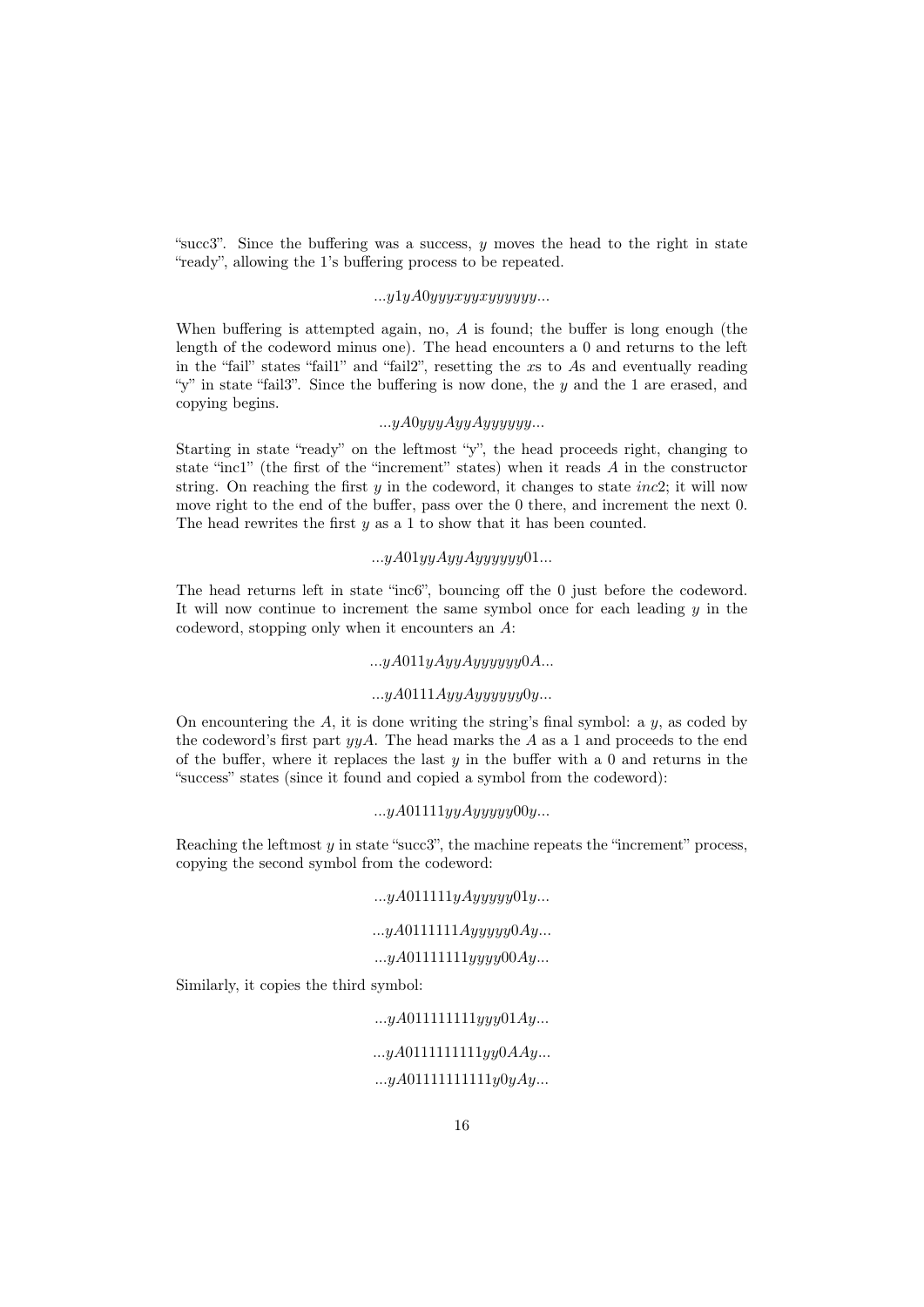#### $...yA0111111111110xAy...$

The desired string is now constructed. On encountering the rightmost 0 instead of a  $y$  or  $A$ , the "increment" process is complete, and the head returns left in "fail" states. Once again, this causes the  $y$  and the  $A$  to be erased:

#### $...0111111111110xAy...$

In state "ready", reading 0 means that the construction is done; the machine enters state "erase". It moves right, cleaning up the 1s now covering the codeword. On reaching the 0 to the left of the constructed string, it moves right, entering state "ready" on the leftmost symbol of the constructed string.

 $...xAy...$ 

M is now in exactly the state it would be if it were started with program  $xAy$ .

# Appendix 3: M and  $y1yA0$  satisfy Theorem 1

We will show that the program  $y1yA0$  is a universal constructor with the properties required to satisfy Theorem 1. First, we will use  $M$  to define a universal partial recursive function  $U(i, x)$ :

- 1. On M's initial tape (filled with background symbol 0), place the digits of i expressed in base five with alphabet  $\{0, 1, A, y, x\}$ , with M's read-write head on the leftmost digit.
- 2. Place the digits of x encoded in base three with alphabet  $\{0, A, y\}$  to the right of the last digit of i.
- 3. Starting in state "ready", run M. If it never halts,  $U(i, x)$  is undefined. If it does halt, let  $U(i, x) = y$ , where y is encoded in base two with alphabet  $\{A, y\}$ to the right of the read-write head.

To apply Theorem 1, we must relate  $U$  to a set of states. We will use the set  $S$  of "full states" of  $M$ , which include not just the state  $M$  is in, but also the string on the tape and the position of the read-write head. Each starting state  $s_{i,x}$  will correspond to the full state of M prepared as above to compute  $U(i, x)$ . Each halting state  $h_i$ will correspond to a full state of  $M$  where  $i$  is encoded in base two with alphabet  ${A, y}$  to the right of the read-write head and M has halted. For each non-halting state, the successor state is the next state  $M$  will enter, as determined by its table; halting states are their own successors.

U and S obey the first state consistency rule: Clearly from the definitions of states in S,  $U(i, x) = y$  if and only if  $s_{i,x}$ ... contains a first halt state  $h_y$ .

 $\lceil y_1 \rceil y_4 0 \rceil$  is a universal constructor in the sense of Theorem 1: Let  $\lceil y_1 \rceil y_4 0 \rceil$ be the input to U corresponding to our construction program  $y1yA0$ . Theorem 1 calls for a the existence of a "universal constructor" index  $u$ , such that for any index i, there is an input-prefix p that causes u's start-state  $s_{u,px}$  to lead to i's start-state